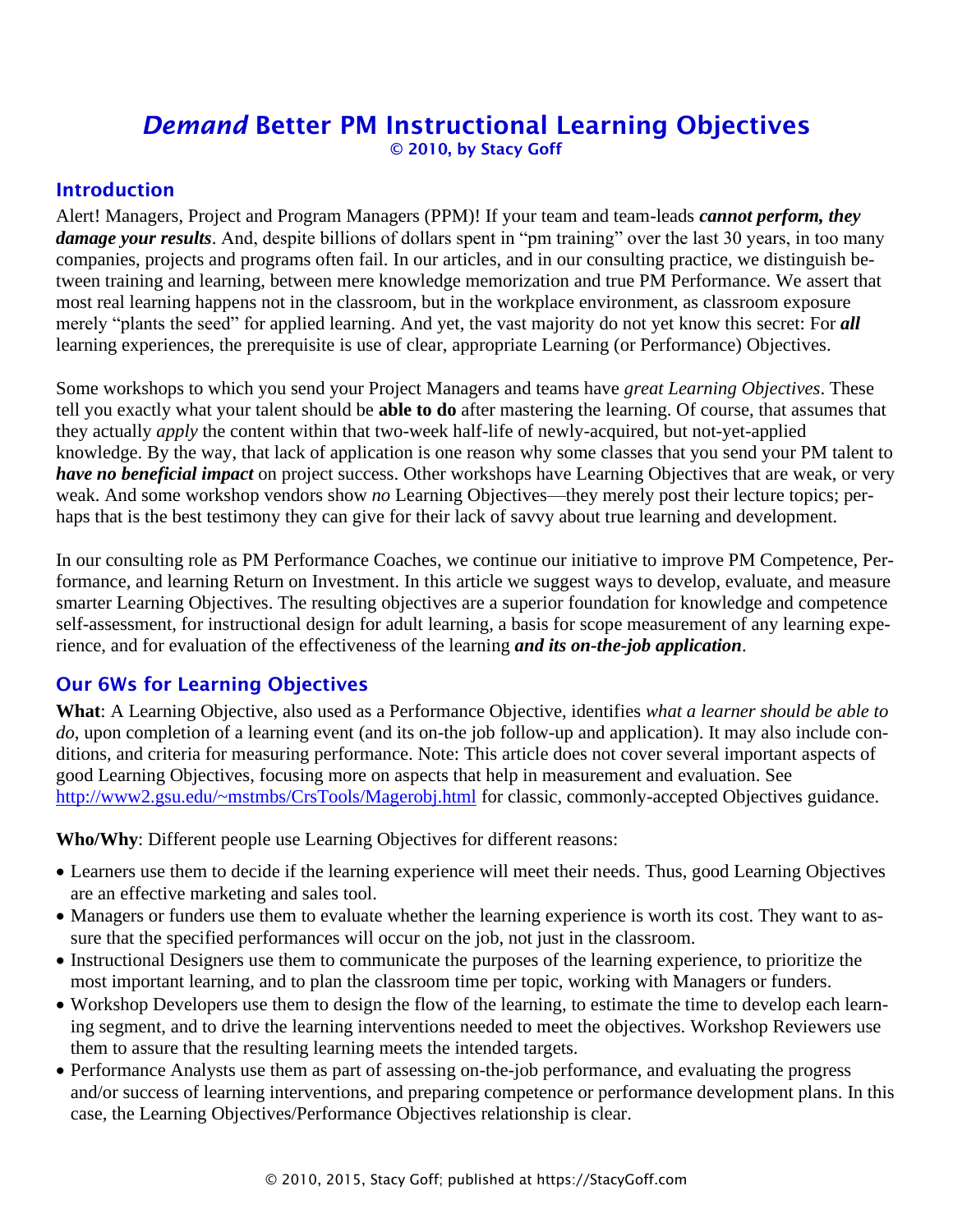• For Training or Learning organizations, some of your competitors may even use them to evaluate your learning offerings against their own, to help them decide how to successfully compete with you.

**When**: Use good Learning Objectives during learning design; content prioritization; estimating development and delivery time; evaluating alternatives; market positioning and sales; workshop startup (to manage expectations); topic evaluation; post-learning evaluation of the learning experience; post-learning evaluation of the learner's application of the workshop, and finally, when fine-tuning the post workshop Competence Development Plan to continue improvements.

**Where**: Learning Objectives are location-neutral; the same measures are useful in online vs. facilitator-led, colocated versus virtual, one culture, versus multi-cultural or multi-national. Of course, the methods of instruction will vary in each of these cases; the Learning Objectives stay the same.

**How**: Given the above information, *How* to write, evaluate, and/or improve a Learning Objective is the purpose of the rest of this article. To write a useful Learning Objective, write a sentence that identifies what the participants will be able to do after the learning experience. Begin with the right verb, followed by a noun phrase, with adjectives and other words added to give clarity. Follow with the words needed to provide context, amplitude, measurement and/or performance. Often that can include an additional noun/verb phrase.

#### *Example:*

Write a meaningful Learning Objective that identifies what the Learner will be able to do, after the class.  *Verb Noun phrase Measure or performance Context*

# Writing or Evaluating Learning Objectives: Categorizing the Verb

*The ASK Model:* Classic learning design uses the ASK model (also known as the KSA model) to evaluate learning, and identify interventions. The letters stand for Attitudes, Skill, and Knowledge. Each part (or objective) of a learning experience can affect one or more of these measurable ASK attributes. Let's take a simple example: We begin with an *implied* statement, "Upon completion of this session, the participant will be able to:" *Identify the five Units of the PRO Assessment model.* Does that statement reflect knowledge, skill, or attitude? You probably responded, *knowledge*. (Note: PRO is IPMA-USA's Performance Rated Organization standard, a PM organizational assessment process. You can learn more about PRO at: www.ipma-usa.org.)

*Good!* Then, how about this Learning Objective: *Complete an assessment interview, recording the results on the PRO information collection form*. Which ASK attribute is this? Here you probably said *skill*. It is a skill because the verb suggests *you can do something*, not just repeat memorized facts. That is a key difference between knowledge and skill. But, we cheated: In addition to the leading verb *Complete*, we added the gerund *recording*. That may mean there are two parts to learn, making this a more-complex Learning Objective.

What would an *attitude* statement look like? Attitudes are useful indicators of whether the learner is likely to

apply the learning in their job. Attitudes can be more difficult to evaluate because they often pair a skill or knowledge statement with an attitude statement. *Example: Reflect why the PRO model offers an advantage for both professional assessors and their client organizations, compared to other options.* Other attitude verbs, in addition to *reflect*, might include *acquire, exemplify* or *realize*. The result of the result: There exist clear continuity and connectivity<br>
Performance why the PRO model offers an advantage for both professional assessors and their client<br>
ent organizations, compared to other options. Oth

We use this ASK model in Learning analysis, design and development, and also in our PM Competence Model, establishing Knowledge, Skill, and Attitudes (including appropriate Behavioral Skills) as the first three levels of the ladder moving up to PM

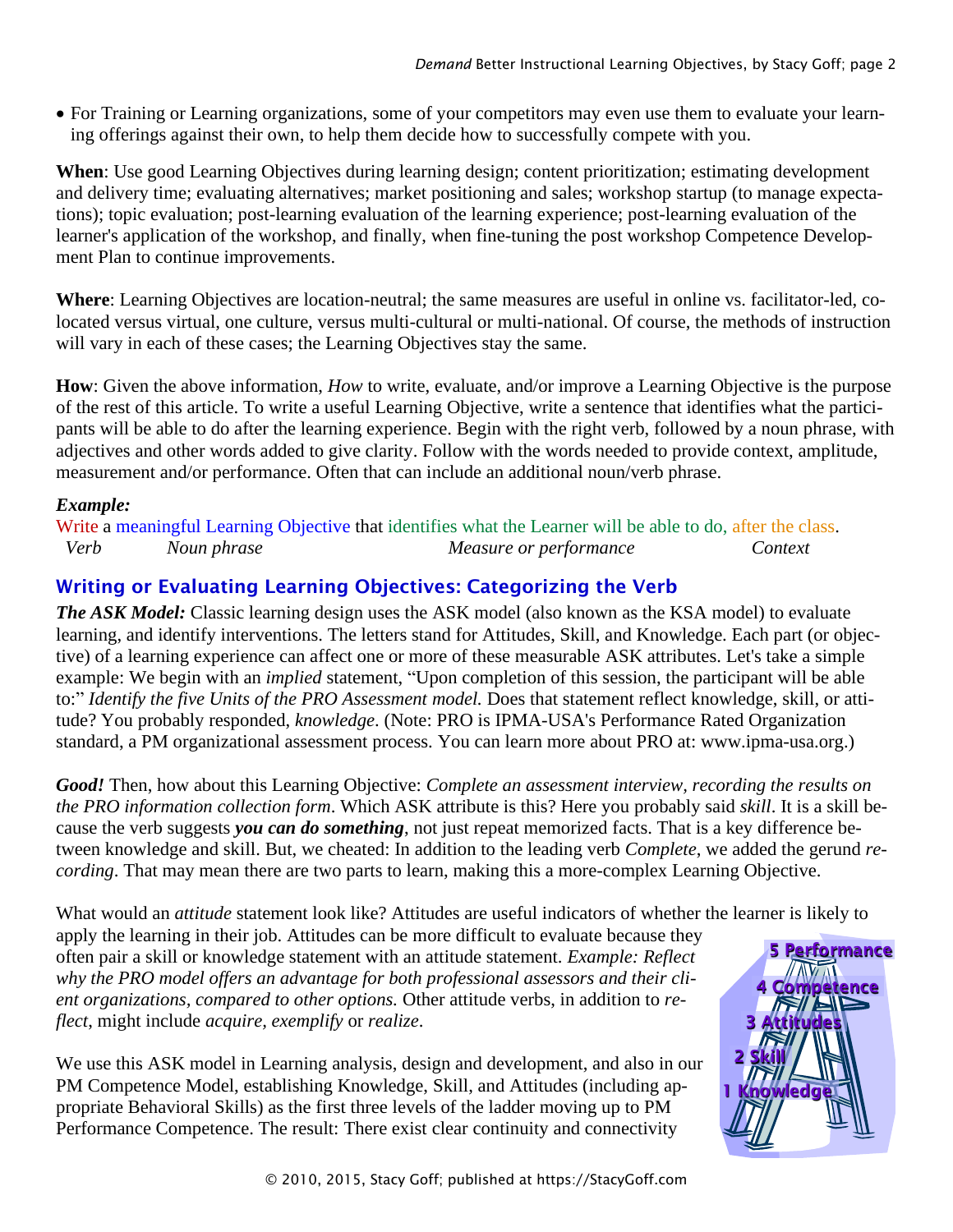between classroom learning and on-the-job experience, resulting in measurably improved individual *and organizational* PM Performance. Is that not what you seek in the first place?

# Benefitting from Bloom's Taxonomy:

Bloom's landmark work was published in the 1950s, and for over 50 years was the foundation for effective child-learning. The 2001<sup>1</sup> update made it **excellent** for adult learners. Bloom identifies the relationship between the choice of verb and one of six increasingly abstract levels of knowledge. The six levels: Remember, Understand, Apply, Analyze, Evaluate, and Create (see our modified five-level table below).

While these are considered to be levels of knowledge, at the last three (highest) levels they begin to "feel" more like skills, and beyond. Bloom's original work identified three different types of learning: Cognitive, Affective (interpersonal skills), and Psychomotor. We focus on the Cognitive learning types (we have found them to work very well for most Affective learning, too). And how does Bloom 2001 relate to our Learning and Performance Objectives model? *It is a key part:* The higher the verb on the scale, the more intense the learning, and the more time and variety of learning interventions needed to deliver it. Thus, detecting is harder than identifying; integrating harder than clarifying. Which is harder: Contrasting or discriminating?

*Why the Verb is Important.* The verb identifies the action. What the learner *should be able to do*. The verb drives the learning design, and even helps identify the extent that exercises, discussions, role plays or simulations are needed. Classic *talking head* (pedagogical) training, where the facilitator talks, learners take notes, and comprehension is demonstrated in tests, is at the low, basic knowledge end of the ASK model. It also sits at the low end of Bloom's six levels. Perhaps it is good enough for an orientation training, but no contribution whatsoever to improved PM performance. Especially because of that afore-mentioned half-life of knowledge not applied: *Two-to-six weeks* (depending on the source cited).

### Cognitive Learning Levels, Their Verbs, and Actions Demonstrated at Each Level

Use the table below to evaluate the verbs in Learning Objectives. Note the escalation in the power of the verbs groups.

| <b>Cognitive Dimension</b>                                                                             | <b>Nature of the Learning Objective Verb</b>                                                                                                                                                             |
|--------------------------------------------------------------------------------------------------------|----------------------------------------------------------------------------------------------------------------------------------------------------------------------------------------------------------|
| 1. Remember<br>recognize, identify, describe, recall, retrieve, list,<br>repeat, name                  | • observation and recall of information<br>• knowledge of dates, events, places<br>• knowledge of major ideas                                                                                            |
| 2. Understand<br>interpret, classify, categorize, summarize, discuss,<br>compare, contrast, explain    | • demonstrate an understanding of the information<br>• grasp meaning; translate knowledge into new context<br>• interpret facts, compare, contrast<br>• order, group, infer causes; predict consequences |
| 3. Apply<br>execute, implement, use, illustrate, demonstrate                                           | • use information, or organize parts<br>• use methods, concepts, theories in new situations<br>• solve work problems using the new skills or knowledge                                                   |
| 4. Analyze and Evaluate<br>differentiate, organize, integrate, deconstruct,<br>monitor, check, prepare | • seeing patterns, recognition of hidden meanings<br>• identification of components<br>• generalize from given facts; predict, draw conclusions<br>• relate knowledge from several areas                 |
| 5. Create<br>generate, hypothesize, plan, design, produce, con-<br>struct, estimate, complete          | • compare and discriminate between ideas<br>• assess value of theories, presentations<br>• make choices based on reasoned argument<br>• verify value of evidence; recognize subjectivity                 |

The table above is our adaptation of the 2001 update of Bloom's 1950s Taxonomy. In classroom training, it may be difficult to assess or validate grasp beyond level 2 or 3. Delivering Levels 2 and 3 usually requires a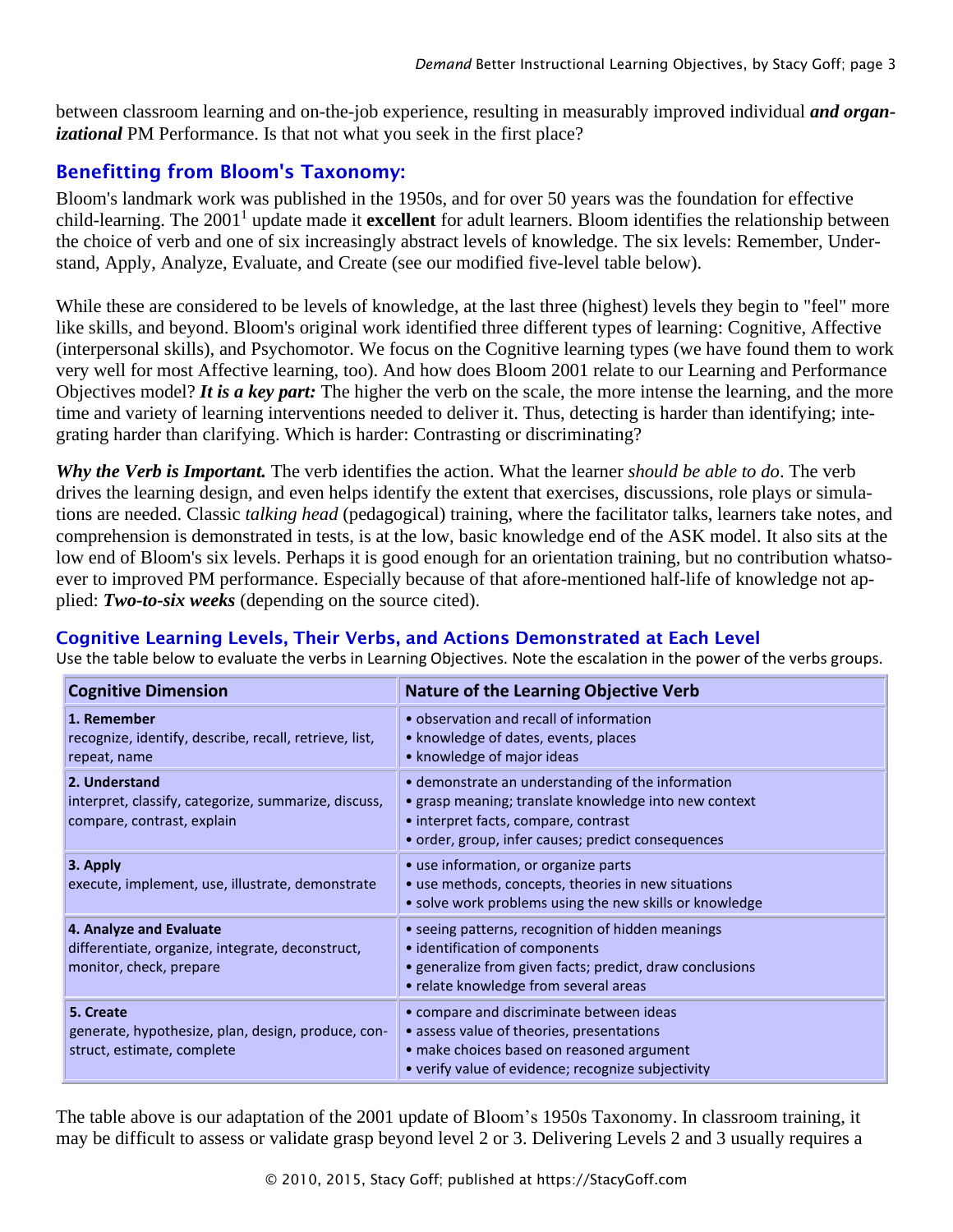topical exercise, role play, simulation, or case study application of each Learning Objective's content. This is why our measurement model includes use of Exercises. We have combined levels 4 and 5 from the Bloom 2 (our shorthand for the 2001 version) analysis, because our experience in using them shows they are similar.

*Noun Phrases Are Scope Measures*: The role of the noun phrase, or *objects to learn* (as we also call them) is to help identify the Scope of each learning experience. Given our insistence on clear verbs, if you also have clear nouns in your Learning Objectives, you have an excellent measure of the scope of the effort needed to create the learning experience, *and* of the effort needed to actually experience it.

So, as alluded to above, that scope measure is useful for estimating the time to develop the learning, and the time to deliver it. Some Learning Objectives have multiple nouns. Part of understanding the Scope of learning is the number and level of abstraction of the nouns or learning objects to cover. Of course, those nouns must be similar or related in some way, or they should be part of a different Learning Objective.

*Level of Abstraction:* Learning Objective abstraction reflects whether the noun is a simple, concrete fact, or reflects high concept (or is somewhere between). A single Learning Objective could either relate to one fact, to one formula, to a multi-step process, or to a manifesto for improved PM performance.

#### *Examples:*

- Cite the ratification date of the US Constitution (low abstractness, or *Concrete*).
- Explain the major tenets of the US Constitution (high abstractness, or *Conceptual*).

The reader will note that we cheated again; the second example has a higher-scoring verb than the first. Regardless, the second example, involving a higher level of abstraction, is a more-difficult Learning Objective for which to develop content; to deliver, *and* to measure or assess. A simple workshop may be filled with concrete nouns or subjects; however, some learning requirements are very conceptual or abstract.

*Bringing together Scope and Level of Abstraction*: Use the table below as a guide to determine the Complexity Rating of any Learning Objective, based on the number of noun phrases or objects to learn (Scope), and their level of Abstraction. We call the outcome a Complexity rating. This may look familiar to those who have seen similar tables in software estimating. In fact, we have used this approach to estimate the development of software, orbiting satellites, and course development and delivery for contract proposals for over 30 years.

| <b>Complexity Rating Guide</b>                                                            |                                     |             |                   |  |  |  |  |
|-------------------------------------------------------------------------------------------|-------------------------------------|-------------|-------------------|--|--|--|--|
| Number of Nouns or Learning Objects (at right),<br>vs. their Level of Abstraction (below) | Number of Nouns or Objects to Learn |             |                   |  |  |  |  |
|                                                                                           | Total $<$ 3                         | Total $<$ 7 | Total 7+          |  |  |  |  |
| Low (Concrete)                                                                            | Simple                              | Average     | Complex           |  |  |  |  |
| High (Conceptual)                                                                         | Average                             | Complex     | <b>High risk!</b> |  |  |  |  |

*Complexity Cautions:* If a Learning Objective exceeds the guideline counts above, or falls into the high risk area, you should reduce the learning session complexity by breaking it into multiple Learning Objectives. The Noun or noun phrase is a measure of complexity, but, just as with project risk management, it is usually better to identify complexity *and eliminate it*, rather than just measure it, then ignore it. And a key point: In evaluating the *Objects to Learn*, beware of phrases like "for each", as in, "*Identify the key deliverables for each phase of the life cycle*", as these are compounding statements.

Or, one true example that appeared on a Request for Proposal for training development that we bid on, "*Identify the key deliverables for each project role, for each phase of the life cycle."* In preparing our bid, we pointed out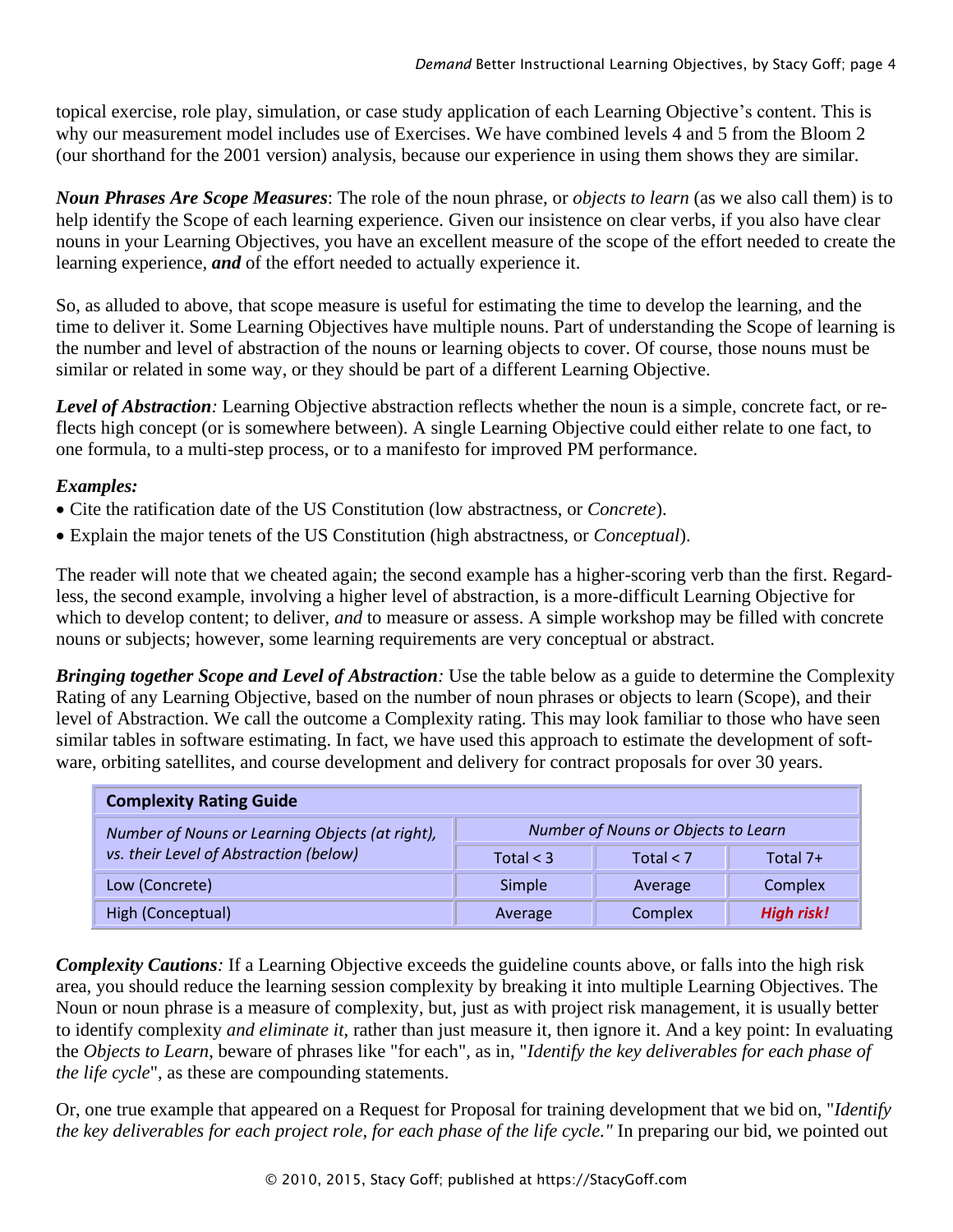the multiplier problems with this objective, clarified the intent, then broke it into multiple learning objectives. We won the contract, but in cases like this we'd rather **no-bid** than deliver an immeasurable result.

# A Bit of Practice

When we originally wrote this article, a global IPMA (International Project Management Association) team was working to adapt an existing five-week Project Management curriculum for web-based use by IPMA members, member associations, and infrastructure project managers from emerging nations. Part of this project included evaluating the existing curriculum's Learning Objectives. We reviewed their accuracy, compared them to what the curriculum delivers, and evaluated the difficulty of adapting the Learning Objectives (and the resulting curriculum) to the special strengths of the IPMA approach. This approach has long-included, hard to measure strengths, such as the impact of Behavioral or Interpersonal Skills upon project success. The IPMA approach also includes the project's strategic alignment with the needs of the organization that it serves.

This PM curriculum was a massive project when it was first developed, and it has already benefited tens of thousands. Yet, some aspects still have room for improvement. We'd bet you can apply what we discussed above, to improve the following sample Learning Objectives, selected from a range of curriculum modules. Note that we begin with easy ones, and then get more complex. And, it is fine to state that an objective is fine as-is:

- A. Describe what is meant by a project, project management, the project life cycle, and a systematic process of project management.
- B. Given a project analysis report, analyze its content and, using a worksheet, summarize the key parameters of a project, including objectives, deliverables, budget, schedule, and organizational relationships.
- C. Formulate, in writing, guidelines for deciding under what conditions the project manager should bring to management's attention significant changes in assumptions about the project or its environment that might adversely affect project implementation or project outcomes. *(Note: The above three Learning Objectives were just from the first module of the five week curriculum.)*
- D. Name the six "feasibilities" and describe each one.
- E. Recommend a revised project charter, if appropriate, that describes the project's organizational structure and the roles and responsibilities of the project manager, project staff, project management core team, and functional departments.
- F. Define teambuilding and describe four basic elements of teambuilding.

# A Bit of Common Sense

How did you do? What levels were the verbs? How was the scope (noun) complexity? Which Learning Objectives need work? How would you improve them? In this curriculum, we noted that some modules (most are 3.5- 4 hours) had a dozen or more Learning Objectives. Might there be a risk of Learner overload? Probably!

**Extending the theme of "common sense."** In case you missed a key implication from our discussion above: *Learning Objectives are the measurable Requirements for any learning experience*. You wouldn't plan and execute a project without good Requirements, would you? You wouldn't consider the Requirements to be unnecessary, bureaucratic overhead, would you? You wouldn't try to measure the scope of a project without Requirements, would you? This insight may help those who, to this point in this article, object to the fuss we make over useful, measurable, accurate Learning Objectives: We can use good Learning Objectives as the scope measure to estimate (and bid, and manage) workshop development.

Shown below is an analysis of our objectives, using our Learning Points workshop development and delivery estimating model. We have used this tool<sup>2</sup> (originally developed in VisiCalc) for over 32 years.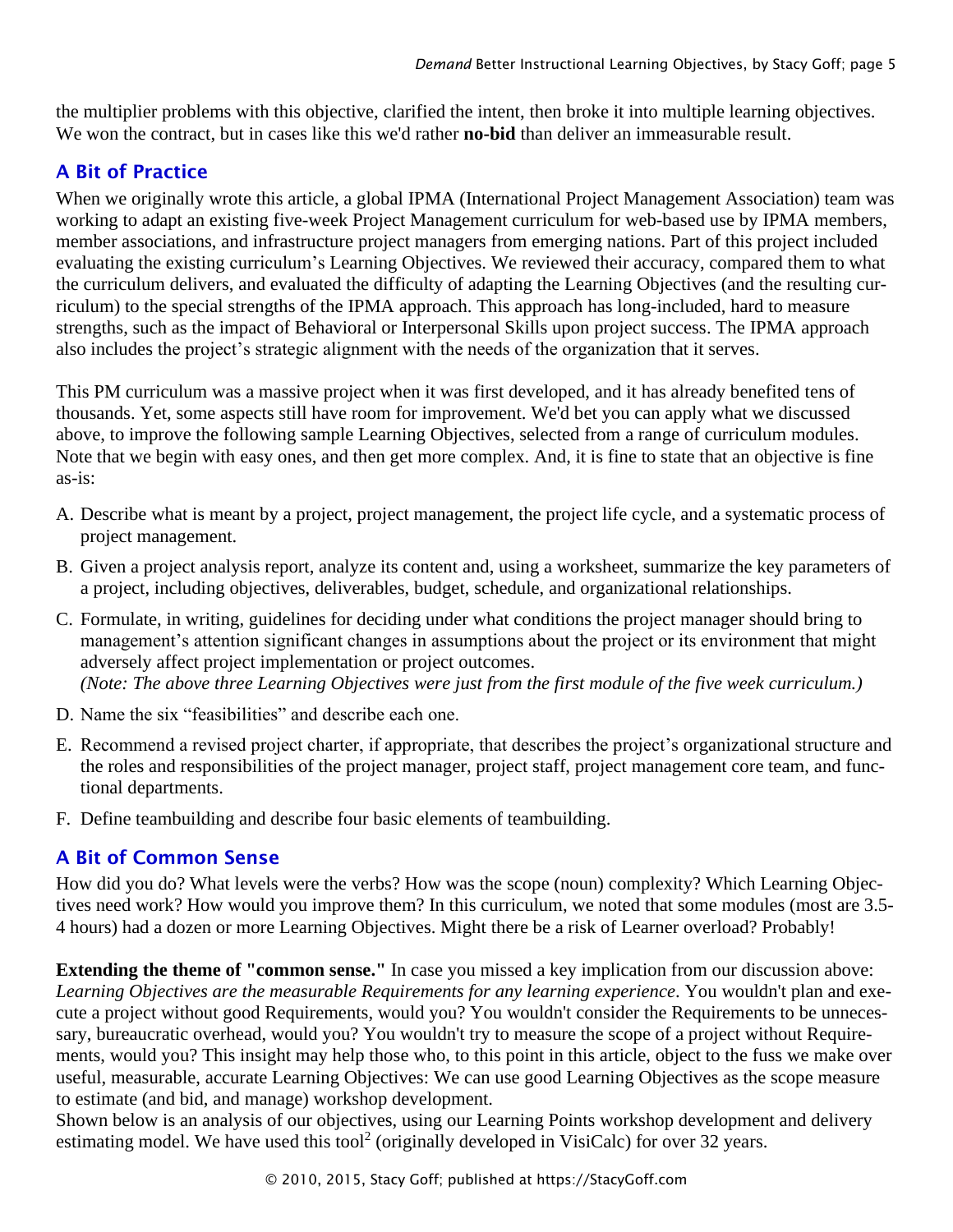| Learning-Objectives-Based Estimating of Workshop Development                                                 |                    |               |   |                                      |                                |              |  |
|--------------------------------------------------------------------------------------------------------------|--------------------|---------------|---|--------------------------------------|--------------------------------|--------------|--|
| Sample PM Class Learning Objectives<br>Project:<br>Date:                                                     |                    | Cost/hour     |   | <b>Quest for Better Estimates®</b>   |                                |              |  |
|                                                                                                              |                    | \$100         |   |                                      | ©1997,2002,2006 ProjectExperts |              |  |
| Version: Record this estimate's version #, timing in the project, and major changes since the last estimate. |                    |               |   |                                      |                                |              |  |
|                                                                                                              |                    |               |   |                                      |                                |              |  |
|                                                                                                              |                    |               |   |                                      | www.projectexperts.com         |              |  |
|                                                                                                              |                    |               |   |                                      |                                |              |  |
| A. Identify the Scope Components                                                                             |                    |               |   | <b>Complexity of Object to Learn</b> | <b>Class</b>                   | <b>Hours</b> |  |
| <b>Module or Section, and the Learning Objectives</b>                                                        |                    | <b>Simple</b> |   | Average Complex                      | <b>Hours</b>                   | of Effort    |  |
| <b>Learning Objective 1</b>                                                                                  |                    |               |   |                                      | 0.40                           | 5            |  |
| A. Describe what is meant by a project, project                                                              | Level 1            |               | 1 |                                      |                                |              |  |
| management, the project life cycle, and a                                                                    | Level <sub>2</sub> |               |   |                                      |                                |              |  |
| systematic process of project management.                                                                    | <b>Exercises</b>   |               |   |                                      |                                |              |  |
| <b>Learning Objective 2</b>                                                                                  |                    |               |   |                                      | 1.90                           | 38           |  |
| B. Given a project analysis report, analyze its                                                              | Level 1            |               |   |                                      |                                |              |  |
| content and, using a worksheet, summarize the                                                                | Level <sub>2</sub> |               |   | 1                                    |                                |              |  |
| key parameters of a project, including objectives,<br>deliverables budset sebedule and                       | <b>Exercises</b>   |               | 1 |                                      |                                |              |  |
|                                                                                                              |                    |               |   |                                      |                                |              |  |
| <b>Learning Objective 3</b><br>C. Formulate, in writing, guidelines for deciding                             |                    |               |   |                                      | 1.90                           | 38           |  |
| under what conditions the project manager                                                                    | Level 1            |               |   |                                      |                                |              |  |
| should bring to management's attention                                                                       | level 2            |               |   | 1                                    |                                |              |  |
| ificant abonnes in consumption                                                                               | <b>Exercises</b>   |               | 1 |                                      |                                |              |  |
| <b>Learning Objective 4</b>                                                                                  |                    |               |   |                                      | 0.40                           | 5            |  |
| D. Name the six "feasibilities" and describe each                                                            | I evel 1           |               | 1 |                                      |                                |              |  |
| one.                                                                                                         | Level <sub>2</sub> |               |   |                                      |                                |              |  |
|                                                                                                              | <b>Exercises</b>   |               |   |                                      |                                |              |  |
| <b>Learning Objective 5</b>                                                                                  |                    |               |   |                                      | 0.70                           | 8            |  |
| F. Define teambuilding and describe four basic                                                               | Level 1            |               |   |                                      |                                |              |  |
| elements of teambuilding.                                                                                    | Level <sub>2</sub> |               | 1 |                                      |                                |              |  |
|                                                                                                              | <b>Exercises</b>   |               |   |                                      |                                |              |  |
| <b>Learning Objective 6</b>                                                                                  |                    |               |   |                                      | 2.50                           | 54           |  |
| G. Match these terms with their definitions:•                                                                | I evel 1           |               |   |                                      |                                |              |  |
| control period • compon-ent • decision gate •                                                                | level 2            |               |   | 1                                    |                                |              |  |
| deliverable                                                                                                  | Exercises          |               |   | 1                                    |                                |              |  |

Interestingly, as we moved from Instructor-led training in the early 1980s, to adding Video-based training in the late 1980s, to adding Web-based training in the mid-1990s, the only changes we needed to make has been to update our development-hours-per-Learning-Point metrics for different delivery media.

### Analysis  **Learning Objective 8**

Clearly, rather than estimating how much time it will take to deliver some of these Learning Objectives, we should improve them before beginning workshop development or modification. Those objectives with red numbers on the model above (in the Complex column) need special attention.  $\frac{1}{2}$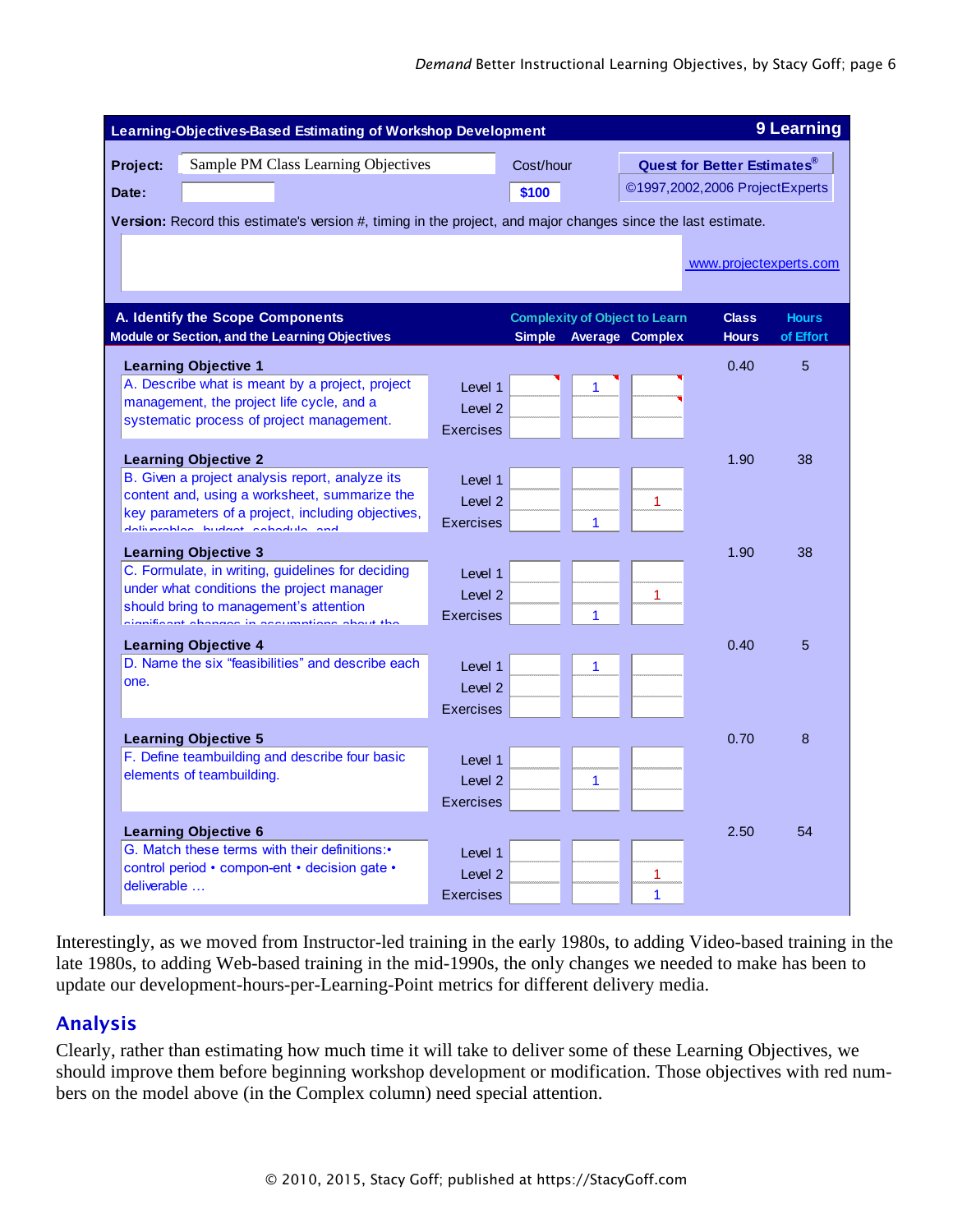**A Side Note:** In the tuning panel and summary results below, the model shows the estimated class duration, the classroom hours, and the hours of effort and estimated costs needed to develop this content. Pretty cool, huh? Those who are interested in this Learning Points model can contact us to find out more about it.

| <b>B. Tune the Model</b>                                                                                                                                                                             | <b>Simple</b>             | Average                    | <b>Complex</b>             |                        |
|------------------------------------------------------------------------------------------------------------------------------------------------------------------------------------------------------|---------------------------|----------------------------|----------------------------|------------------------|
| Hours of training time per Learning Obj. Level 1<br>Hours of training time per Learning Obj. Level 2<br>Hours of training time per Exercise or Case<br>Hours of development time per Lrng. Obj. hour | 0.20<br>0.35<br>0.25<br>8 | 0.40<br>0.70<br>0.40<br>12 | 0.90<br>1.50<br>1.00<br>20 |                        |
| Hours of <b>development time</b> per Exercise hour                                                                                                                                                   | 12                        | 20                         | 24                         |                        |
| 8.0<br><b>D. Totals</b><br><b>Class Duration (hours, days)</b>                                                                                                                                       | 1.1                       | <b>Cost</b>                | \$23,088.00                | <b>Effort</b><br>230.9 |

Of course, there is far more to developing effective PM Learning than developing, then estimating, good Learning Objectives. But we find too many cases where the offerings look more like *leaning objectives*—the classes apparently depend on more than good design and clear measurements for their success. One additional topic, for more discussion at some later date, is the shocking difference between Pedagogical training and Andragogical training—and the fact that too much PM Training today mistakenly uses the former approach.

The distinction: Pedagogical training is the way you train children, and is practiced all the way through Doctoral programs in most colleges and universities. Andragogical training, which is more appropriate for adults and those with life experience, is all too rare in the PM Training world. But, that is a topic for another day.

# Bloom Sidelight

Since we wrote the original version of this article, others have discovered the power of the 2001 update of Bloom's Taxonomy of Learning. Rex Heer, of Iowa State University's Center for Excellence in Learning and Teaching, has built a very interesting active model, that shows the Bloom Cognitive Dimensions, compared to the level of Knowledge (the Knowledge Dimension). See his useful model at his school's website.<sup>3</sup>

### **Summary**

The purpose of this article is to help you improve your use of Learning or Performance Objectives, especially in Project and Program Management learning. Better Learning Objectives can result in improved learning experiences. Improved learning experiences can result in improved PM Performance. To complete this "critical chain:" Improved PM Performance results in increased organizational success—which is the purpose of our discipline.

And, we have shared our Learning Points estimating model to illustrate how good Learning Objectives also help to estimate learning development time and costs, and actual classroom time needed to convey the knowledge. This can be a key beginning-point to improved performance. Unfortunately, there are too many variables (the unknown-unknowns) to estimate the resulting Time To Performance, every knowledgeable Manager's goal.

For Managers, and Project and Program Managers: If you intend to improve your organization's PM Performance, classroom training *can* be a key part of the process. But it is just the beginning of the Learning process. The real learning occurs on the job, in the real world. Poor Learning Objectives help no one; lists of topics instead of clear learning objectives are even worse, no matter how catchy the keywords. *Demand better Learning Objectives*, as the best way to evaluate your options for improving PM Performance, and then measure your results.